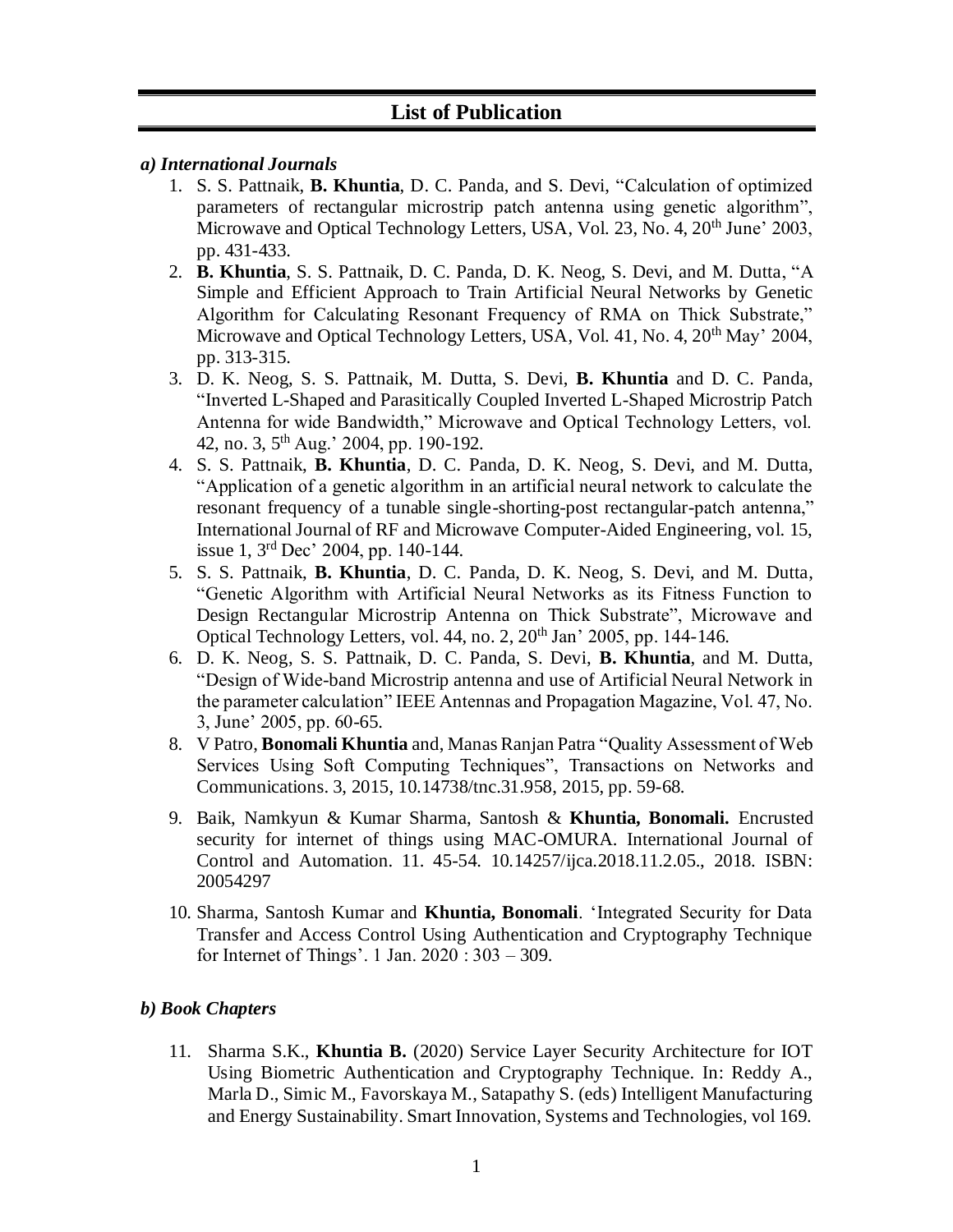Springer, Singapore. DOI: [https://doi.org/10.1007/978-981-15-1616-0\\_80,](https://doi.org/10.1007/978-981-15-1616-0_80) Print ISBN 978-981-15-1615-3, Online ISBN 978-981-15-1616-0

12. Sharma S.K., **Khuntia B**. (2020) Distributed Authentication Security for IOT Using DASS and LOKI91. In: Jain V., Chaudhary G., Taplamacioglu M., Agarwal M. (eds) Advances in Data Sciences, Security and Applications. Lecture Notes in Electrical Engineering, vol 612. Springer, Singapore, DOI: https://doi.org/10.1007/978-981-15-0372-6\_14. Print ISBN 978-981-15-0371-9 Online ISBN 978-981-15-0372-6

## *c) Conferences*

- 13. S. Devi D. C. Panda, S. S. Pattnaik, **B. Khuntia**, and D. K Neog, "Initializing Artificial Neural Networks by Genetic Algorithm to Calculate the Resonant Frequency of Single Shorting Post Rectangular Patch Antenna," *IEEE Proceedings Antennas and Propagation Society*, vol. 3, 2003, pp 144-147.
- 14. S. S. Pattnaik, D. C. Panda, **B. Khuntia**, S. Devi, and D. K. Neog, "Tunnel Based Artificial Neural Network to Calculate the Radiation Pattern of Cell Phone Antenna in Presence of Human Head," *IEEE-ASPW*, Delhi, 2002, pp.330-334.
- 15. D. C. Panda, S. S. Pattnaik, **B. Khuntia**, S. Devi, D. K. Neog, and R. K. Mishra, "Application of NFDTD for the Calculation of Parameters of Microstrip Antenna," *International Conference on Antenna Technologies*, ICAT, Ahmedabad, Feb. 21-22, 2005.
- 16. S. Devi, S. S. Pattnaik, **B. Khuntia**, D. C. Panda, M. Dutta, and D. K. Neog, "Design of Knowledge Based Continuous Genetic Algorithm to Train Artificial Neural Networks and its Application on Rectangular Microstrip Antenna," *International Conference on* Antenna Technologies, Ahmedabad, Feb. 21-22, 2005.
- 17. Sharma, Santosh Kumar, and **Bonomali Khuntia**. "A Survey on Layered Approach for Internet of Things Security." Advanced Science and Technology Letters Vol.147 (SMART DSC-2017), pp.26-33 <http://dx.doi.org/10.14257/astl.2017.147.04>
- 18. Sharma, Santosh Kumar, and **Bonomali Khuntia**. "Performance optimization by using HSLD- A\*searching Technique in Hybrid Intrusion Prevention System", Advanced Science and Technology Letters Vol.147 (SMART DSC-2017), pp.441-452<http://dx.doi.org/10.14257/astl.2017.147.63>
- 19. S. S. Pattnaik, D. C. Panda, **B. Khuntia**, and S. Devi, "Calculation of Parameters of Microstrip Antenna Using Artificial Neural Networks," *Proceedings APSYM*, Coachin University, 2002, pp. 27-31.
- 20. S. S. Pattnaik, D. C. Panda, **B. Khuntia**, S. Devi, and D. K. Neog, "Tunnel Based Artificial to Calculate the Radiation Pattern of Commercially Available Cell Phone Antenna in Presence of Human Head Initialized by Genetic Algorithm," *Horizons of Telecommunication*, Institute of Radio Physics and Electronics, University of Calcutta, 2003.
- 21. S. Devi, S. S. Pattnaik, **B. Khuntia**, D. C. Panda, and D. K. Neog, "Design of Microstrip Antenna using Genetic Algorithm," *National Symposium on Antenna and Propagation(APSYM)*, Kochi, India, Dec. 2004.